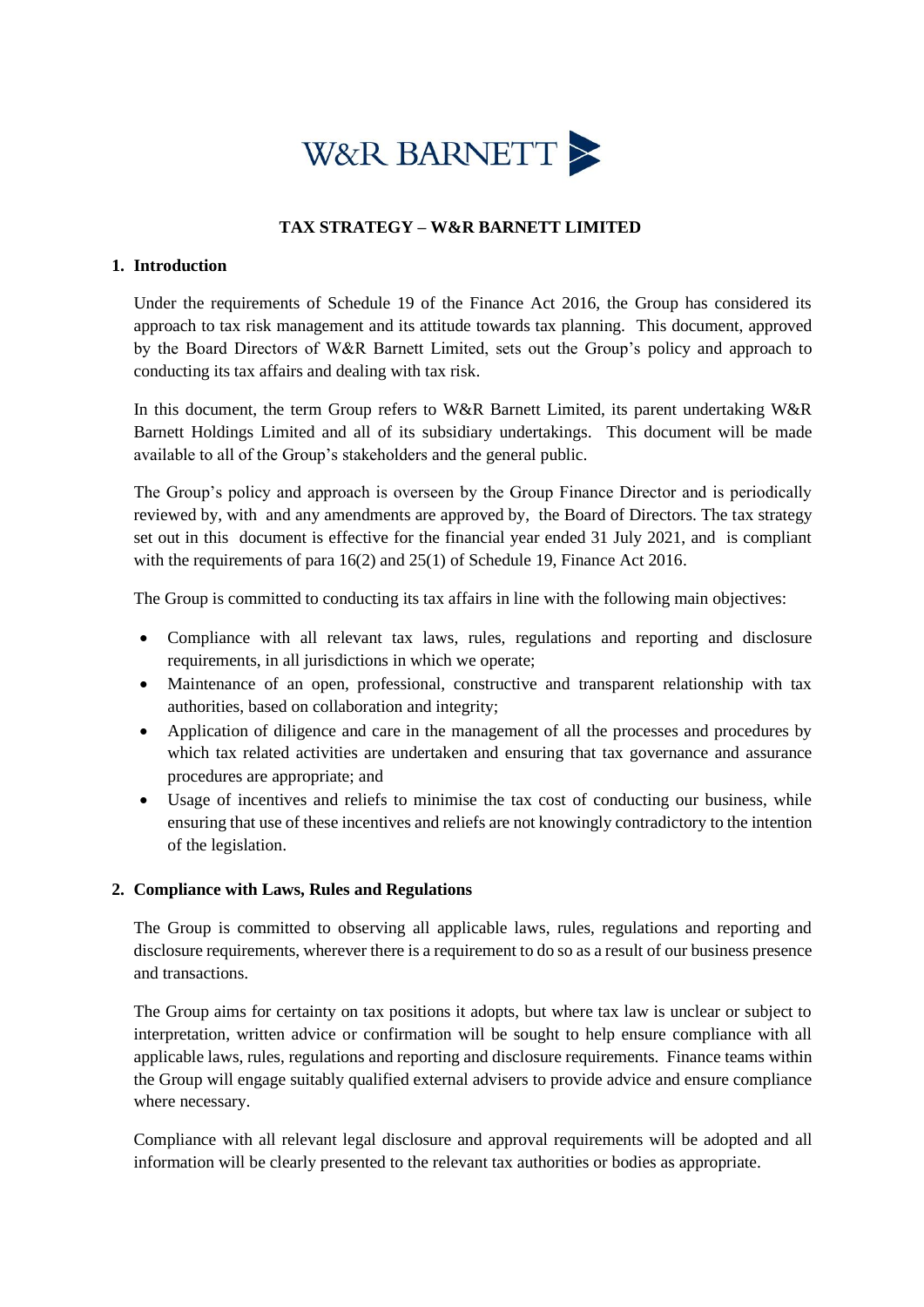# **3. Working with Tax Authorities**

The Group is committed to the principles of openness and transparency in its approach to dealing with tax authorities, government officials, ministers and other third parties, wherever we operate around the world. In particular we are committed to:

- Making fair, accurate and timely disclosures in correspondence and returns, and responding to queries and information requests in a timely manner;
- Seeking to resolve issues in a timely manner and where disagreements arise, working with tax authorities to resolve by agreement where possible;
- Being open and transparent about our decision-making, governance and tax planning;
- Interpreting relevant laws in a reasonable way;
- Ensuring all interactions are conducted in an open, collaborative and professional manner; and
- Monitoring policy consultations and engaging with tax authorities on matters relevant to the business, either individually or through appropriate industry bodies and third party advisors.

## **4. Tax Risk Management**

Management of the Group's tax affairs is a complex process, spanning many functional areas of the business. The Group's approach is to maintain a conservative position towards managing tax risk.

The Group Finance Director ensures that suitably competent resource is available to meet the objective of the Group and when the need arises ensures the expertise of our employees is supplemented by the use of suitably qualified external providers.

To manage the tax risk of the parent and its subsidiaries the following steps are undertaken;

- All employees involved in the compliance of tax returns and disclosures will have adequate training in place to ensure the computation and returns documentation is accurate and completed in a timely manner;
- Where any tax filings are undertaken by external providers we will ensure all appropriate information is supplied and a review carried out to ensure they are accurately completed;
- The Group shall ensure that the finance teams are aware and involved in any new business activities or ventures to ensure that any appropriate tax compliance and reporting consequences have been considered and implemented.

Diligent professional care and judgement will be employed to assess tax risks in order to arrive at well-reasoned conclusions on how risks should be managed. Where there is uncertainty as to the application or interpretation of tax law, suitably qualified external tax advisers may be engaged to support the decision making process.

When assessing the tax risks of an action or decision, the following points will be considered:

- Legal and fiduciary duties of directors;
- Maintenance of the Group's reputation, brand, corporate and social responsibilities;